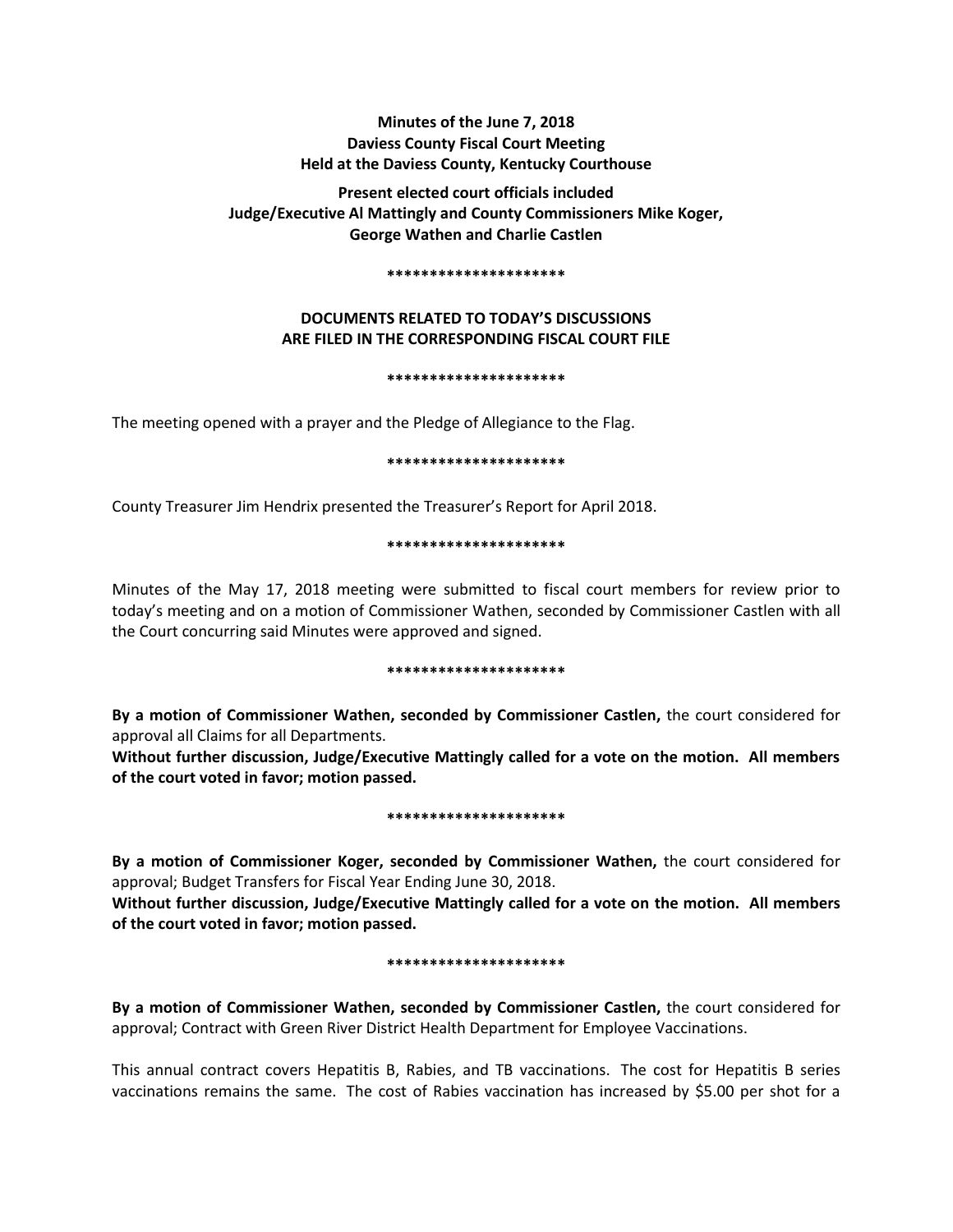total of \$15.00 for each series. The cost of TB risk assessment remains the same, but the county shall pay \$70.00 for any positive TB test not covered by workman's compensation.

**Without further discussion, Judge/Executive Mattingly called for a vote on the motion. All members of the court voted in favor; motion passed.** 

## **\*\*\*\*\*\*\*\*\*\*\*\*\*\*\*\*\*\*\*\*\***

**By a motion of Commissioner Castlen, seconded by Commissioner Koger,** the court considered for approval; MOU with Green River District Health Department relating to the Medical Reserve Corps (MRC).

The MRC provides an organized means for medical, non-medical volunteers to offer their skills and expertise during local/regional crisis and throughout the year. In turn, the court agrees to pay and provide workers compensation insurance and shall notify the Green River District Health Department upon the need of deployment/activation.

**Without further discussion, Judge/Executive Mattingly called for a vote on the motion. All members of the court voted in favor; motion passed.** 

## **\*\*\*\*\*\*\*\*\*\*\*\*\*\*\*\*\*\*\*\*\***

**By a motion of Commissioner Wathen, seconded by Commissioner Castlen,** the court considered for approval; Contract with DC Board of Ed. for the Transportation of Non-Public School Students 2018/2019.

**Without further discussion, Judge/Executive Mattingly called for a vote on the motion. All members of the court voted in favor; motion passed.** 

# **\*\*\*\*\*\*\*\*\*\*\*\*\*\*\*\*\*\*\*\*\***

**By a motion of Commissioner Wathen, seconded by Commissioner Castlen,** the court considered for approval; Three Agreements relating to the 2018/2019 KY Pride Fund Recycling Grants (80/20 match).

As explained by David Smith, these three 80/20 grants are for the following:

1 – Household Hazardous Waste

- 2 Four Roll- Off Containers for landfill recycling
- 3 A Skid steer & concrete blocks for landfill composting

**Without further discussion, Judge/Executive Mattingly called for a vote on the motion. All members of the court voted in favor; motion passed.** 

## **\*\*\*\*\*\*\*\*\*\*\*\*\*\*\*\*\*\*\*\*\***

**By a motion of Commissioner Koger, seconded by Commissioner Castlen,** the court considered for approval; Apply for the 2018 Waste Tire Market Development Rubberized Asphalt Grant.

County Engineer Mark Brasher noted, this grant will allow us to pave an additional portion(s) of county roads, but requires us to do so using this rubberized mix and we must report on the road(s) condition at a certain point in the future.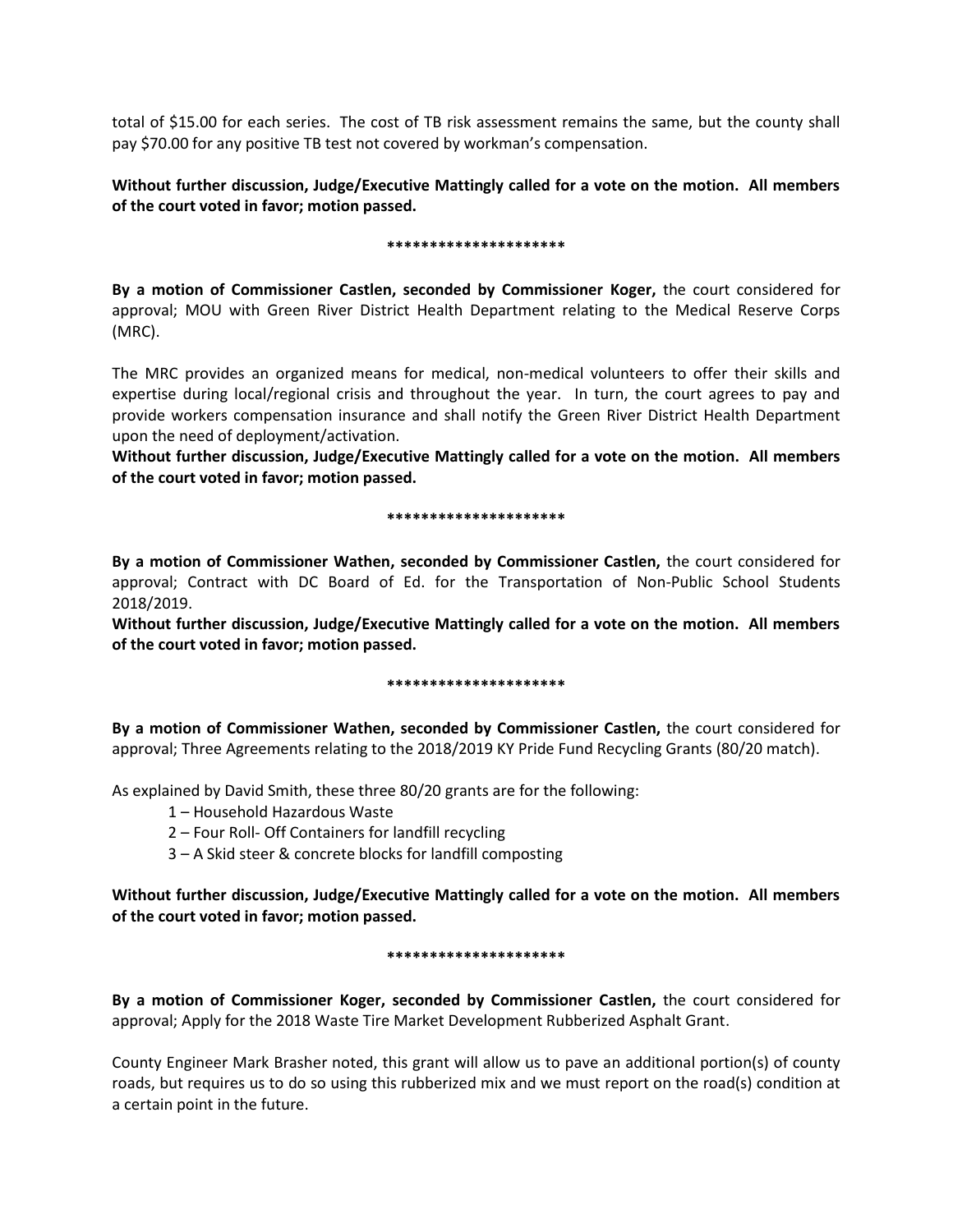**Without further discussion, Judge/Executive Mattingly called for a vote on the motion. All members of the court voted in favor; motion passed.** 

## **\*\*\*\*\*\*\*\*\*\*\*\*\*\*\*\*\*\*\*\*\***

**By a motion of Commissioner Castlen, seconded by Commissioner Wathen,** the court considered for approval; Award the following:

- Bid No. 05-2018: Gas System Expansion Construction Project (Landfill) to SCS Field Services
- Bid No. 06-2018: Bulk Delivered Fuels (Annual) to James River Solutions
- Bid No. 07-2018: Ready-Mix Concrete (Annual) to Yager Materials
- Bid No. 08-2018: Culvert Pipe (Annual) to Hagan & Stone Wholesale, Inc.
- Bid No. 09-2018: Crushed Limestone (Annual) to Yager Materials
- Bid No. 10-2018: Tire Repair & Maintenance Services (Annual) to Best One Tire Yager Materials
- Bid No. 11-2018: Janitorial Services for County Administrative Facilities (Annual) to Purus Clean
- Bid No. 12-2018: Janitorial Services for Morton J. Holbrook Judicial Center (Annual) to Purus Clean

**Without further discussion, Judge/Executive Mattingly called for a vote on the motion. All members of the court voted in favor; motion passed.** 

## **\*\*\*\*\*\*\*\*\*\*\*\*\*\*\*\*\*\*\*\*\***

**By a motion of Commissioner Castlen, seconded by Commissioner Wathen,** the court considered for approval; Advertise Bid No. 14-2018: Horse Fork Creek Spray Park Concrete Pad Project.

**Without further discussion, Judge/Executive Mattingly called for a vote on the motion. All members of the court voted in favor; motion passed.** 

# **\*\*\*\*\*\*\*\*\*\*\*\*\*\*\*\*\*\*\*\*\***

**By a motion of Commissioner Castlen, seconded by Commissioner Wathen,** the court considered for approval; Hire Tyler Wilson as a DPW Utility Laborer effective May 28, 2018.

**Without further discussion, Judge/Executive Mattingly called for a vote on the motion. All members of the court voted in favor; motion passed.** 

# **\*\*\*\*\*\*\*\*\*\*\*\*\*\*\*\*\*\*\*\*\***

**By a motion of Commissioner Castlen, seconded by Commissioner Wathen,** the court considered for approval; Hire William McCrady and Coy Murphy as Firefighter/EMT's effective upon successful completion of pre-employment screenings.

**Without further discussion, Judge/Executive Mattingly called for a vote on the motion. All members of the court voted in favor; motion passed.** 

# **\*\*\*\*\*\*\*\*\*\*\*\*\*\*\*\*\*\*\*\*\***